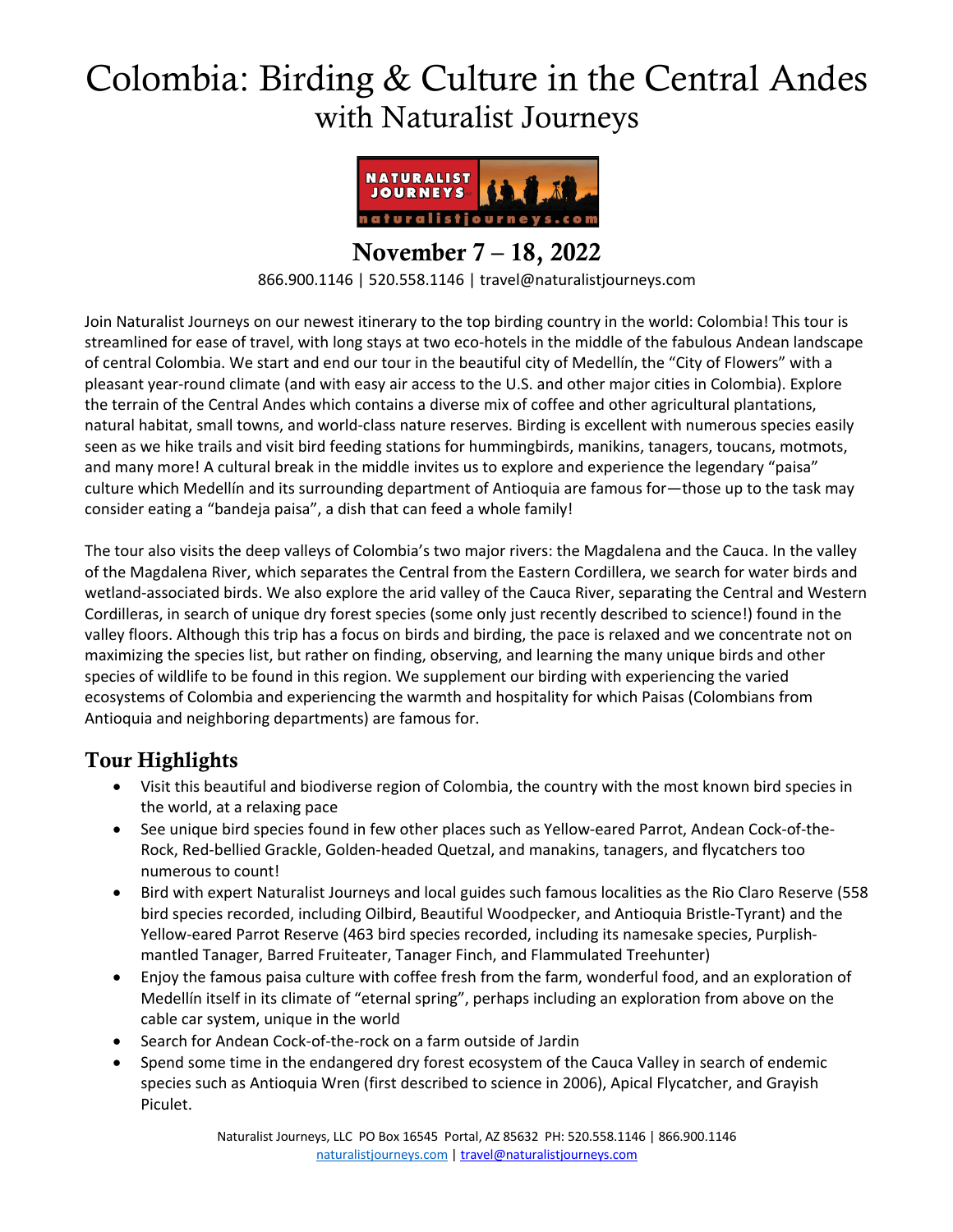#### Tour Summary

12-Day / 11-Night Colombia Birding and Culture Tour \$4690, from Medellín Airport is Medellin Jose Maria Cordova International Airport (MDE)

## Day-to-Day Itinerary

### Mon., Nov. 7 Arrival in Medellin

Welcome to Colombia! Arrive today at Medellin Jose Maria Cordova International Airport (MDE). You can arrive at your leisure; a representative from our local operator transfers you from the airport to our hotel in Medellín in the El Poblado district. Dinner tonight is at your leisure, but please feel free to get acquainted with others on the tour through an informal dinner.

*Accommodations at Hotel Estelar Milla de Oro, Medellin*

#### Tues., Nov. 8 La Romera Reserve, Transfer to Rio Claro

After an early breakfast at our hotel, we visit the La Romera Reserve on the outskirts of Medellín. This small local reserve is located in the municipality of Sabaneta, on the western flank of the Central Cordillera at an altitude of about 6,500 ft. Despite its closeness to the urban metropolis of Medellin, it is a zone of refuge for many species of birds and other wildlife. The patches of Andean forest are usually filled with mixed flocks of birds that include tanagers and warblers, as well as endemic and hard-to-find species such as Red-bellied Grackle, Stiles's Tapaculo, Colombian Chachalaca, and the very rare Yellow-headed Manakin. It is a place for birdwatching that provides easy walking with a beautiful view of the city of Medellin. After a morning hiking and birding, we enjoy a lunch at one of the excellent restaurants nearby where we enjoy the exquisite cuisine typical of the region.

After lunch, we continue our travels down and south toward the Magdalena River valley to the Rio Claro Reserve, about three hours away from Medellín. We arrive at our bird-friendly lodging, the Los Colores Ecoparque Ecohotel, in time for some late afternoon birding on the grounds of the hotel, followed by dinner. *Accommodations at Los Colores Ecoparque Ecohotel, Puerto Triunfo (B,L,D)*

## Wed., Nov. 9 Rio Claro Reserve

This incredible natural reserve is located on the east slope of the Central Cordillera in the valley of the Magdalena River and next to the wonderful Claro River. It is considerably lower in elevation (< 1000 ft) than yesterday, meaning warmer temperatures and different wildlife! The reserve's geology is dominated by limestone covered with tropical rainforest, creating a vast biodiversity and a high degree of endemism compared to other places in the country. At the same time, not only is it home to endemic bird species from the region, but also to amphibians, reptiles, butterflies, insects, and others—a naturalist's delight!

With well over 500 bird species recorded, we have an extraordinary time exploring this reserve. As it is a natural forest remnant that has remained intact for many centuries, this wildlife refuge serves as a home to endangered species such as White-footed Tamarin and Neotropical Otter. The canyon of the Claro River is one of the natural reserves in Colombia with the largest density of recorded species and the highest biodiversity in the department of Antioquia, a place that, without a doubt could be explored many times. We spend the morning exploring the trails looking for species such as Ruby-topaz Hummingbird, Cinnamon Woodpecker, Jet Antbird, Scarlet-browed Tanager, Orange-crowned Oriole, and Fulvous-vented Euphonia. With luck, we find the tracks and maybe are able to see animals such as Agouti, Paca, and Ocelot. We follow the lead of our local guides for the day, but we will spend the morning wildlife-watching in the reserve, return for a delicious lunch at our hotel, and then, after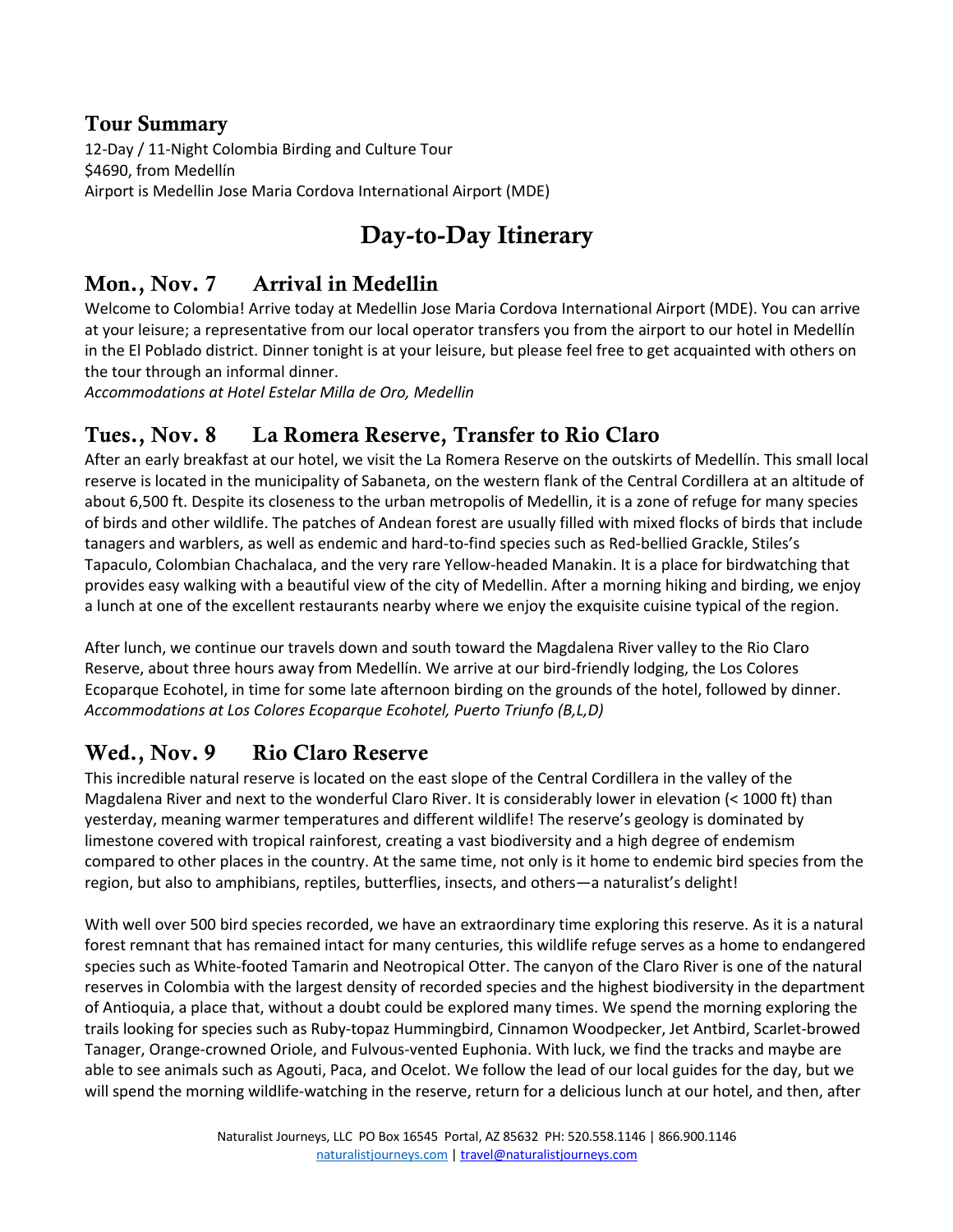a brief rest, spend the afternoon exploring different parts of the reserve. This includes a visit to a cave in search of the strange and enigmatic Oilbird; this hike includes some wading in a river, perfect for a hot afternoon! Those wishing for a slower pace may choose to enjoy the hotel's pool or spa or just relax. We end the day with an optional happy hour, review of the species seen during the day, and an excellent dinner. *Accommodations at Los Colores Ecoparque Ecohotel, Puerto Triunfo (B,L,D)*

## Thurs., Nov. 10 Puerto Triunfo & Magalena River Valley Wetlands

Today, we descend to the Magdalena River to explore a variety of different, low elevation (500 ft) habitats. Surrounded by the two Cordilleras, it is relatively hot and dry in the lowlands, creating much different habitats. In the savannas surrounding the town of Puerto Triunfo, a high biodiversity of species occurs along a seldomtraveled road at the edge of the wetlands and dry forests very close to the Magdalena River. This is an excellent area for the observation of wetland birds such as Northern Screamer, Russet-crowned Crake, and Wattled Jacana which regularly occur in the area. The savannas, grasslands, low dry forests, and some portions of tropical humid forest are the ideal habitat for a large number of species from the Magdalena lowlands, including Lesser Yellow-headed Vulture, Savanna Hawk, Red-breasted Meadowlark, and Thick-billed Seed-Finch. This area is an ideal place to for bird photography due to the large number of close-by herons, egrets, shorebirds, and raptors. With some luck, we may be surprised to see some hippopotamuses in the Magdalena River, escapees from captives formerly held by the notorious drug lord Pablo Escobar at his former ranch nearby! We return to our hotel and conclude the day with a review of our sightings for the day and dinner. *Accommodations at Los Colores Ecoparque Ecohotel, Puerto Triunfo (B,L,D)*

## Fri., Nov. 11 Torre Lavega Farm

Torre Lavega is a private estate belonging to the famous Colombian photographer Rodrigo Gaviria, where there is a wildlife recovery center. It also serves as a natural reserve for the tropical rain forest in this area of the country; this is a very interesting place for bird photography and very pleasant to spend a relaxing amount of time observing and photographing birds. During the day, if time permits, we also visit other nearby places of interest such as the Aquitania Forest or the San Luis Road, where we can find some of the endemic bird species that are usually a little more difficult to see in traditional observation places. We conclude the day by returning to our hotel in the mid-afternoon for a brief rest before dinner.

*Accommodations at Los Colores Ecoparque Ecohotel, Puerto Triunfo (B,L,D)*

## Sat., Nov. 12 Aquitania Road | Transfer to Medellin

Today, we visit another section of the Magdalena Valley in the Department of Caldas. Aquitania Road is a secondary, un-paved road, that goes to the village of Aquitania in the Magdalena Valley. The forests along the road host a great quantity of important species from the tropical rainforests of the Mid-Magdalena Valley. In this area, it is possible to observe birds inside the forests, along forest edges, and in secondary forests such as Sooty Ant-Tanager, White-mantled Barbet, woodpeckers (9 species!), manakins (White-bearded, White-bibbed, Striolated, Golden-headed), toucans, and many others. Birdwatching in Aquitania is very easily done by using an unpaved road to access a small community characterized for having the presence of some endemic species from the country's region. In addition to birds, we look carefully in these forests for several species of primates, including White-footed Tamarin (endemic to Colombia), Red Howler Monkey, and White-faced Capuchin. Tonight enjoy an optional happy hour, a review of the day's sightings, and a lovely dinner. *Accommodations at Hotel Estelar Milla de Oro, Medellin (B,L,D)*

## Sun., Nov. 13 Medellin Paisa Culture!

We take a break from birding and wildlife watching in the middle of our trip to explore the city of Medellin and experience some of its vibrant paisa culture. Our exact schedule depends on what is going on in town today and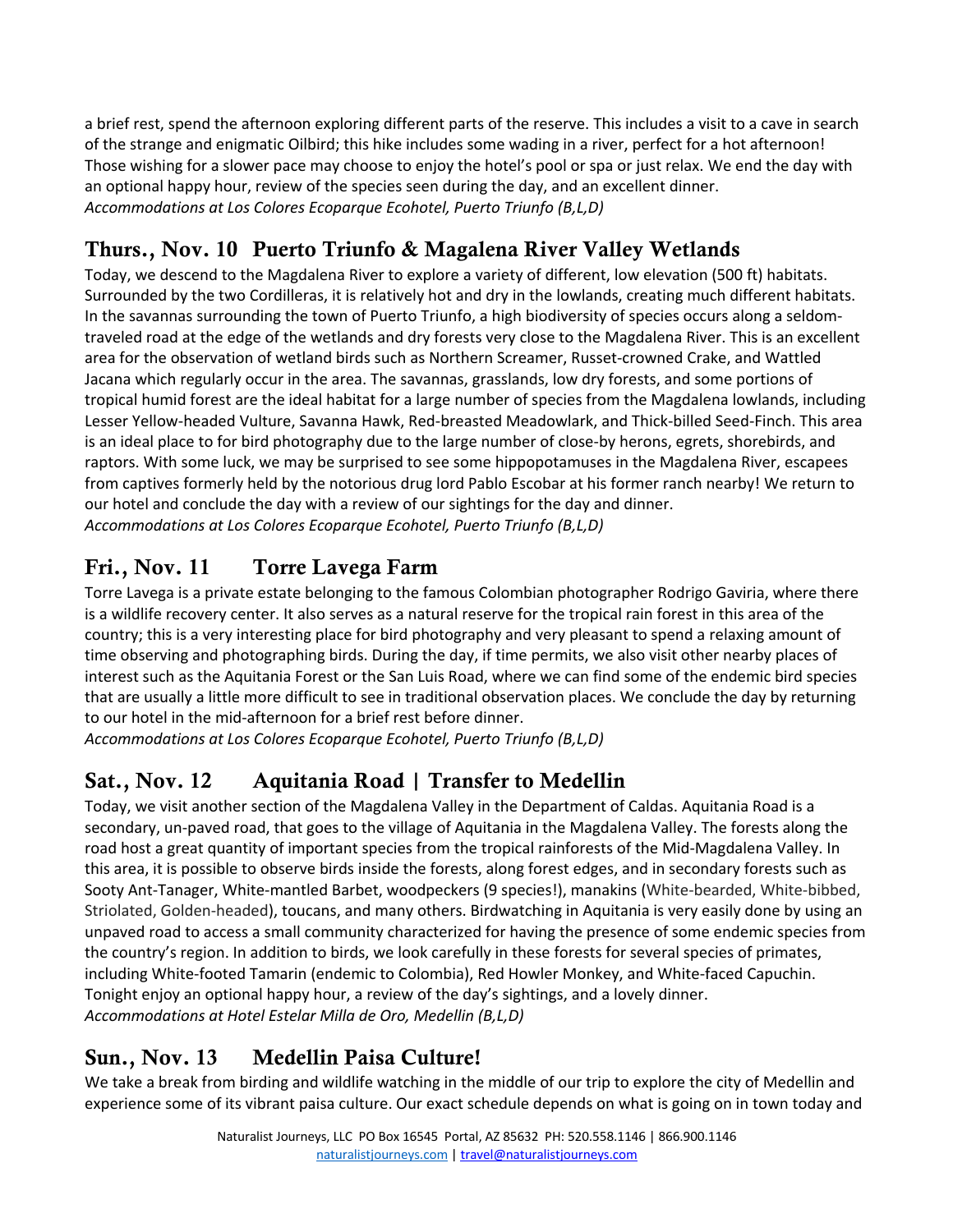what our interests are, but we might begin (after coffee, of course!) with a short walk in the Medellin Botanical Garden to learn more about common plant species, visit the butterfly exhibit, and see a few more birds. We may also visit the Pueblito Paisa, a replica of an old-style country town from the early 20<sup>th</sup> Century, the famed Flower Market, the area where the silleteros (men and women who create silletas, or flower arrangements) are from who participate in a famous parade during the annual August Flower Festival, the Plaza Botero (an outdoor sculpture garden featuring the work of the famed artist Fernando Botero), or take a ride on Medellin's unique MetroCable, a system of gondolas linked to the city subway that provide transportation throughout the steep hills surrounding downtown. We end the day with dinner at a unique Medellin restaurant. *Accommodations at Hotel Estelar Milla de Oro, Medellin (B,L,D)*

## Mon., Nov. 14 Birding to Jardín

We start after breakfast this morning on our several hour drive to the small town of Jardin with some stops on the road to see birds in different ecosystems. The well-named town of Jardín is located at about 5,200 ft and is a town dedicated to the production of coffee, plantains, and other fruits. After we arrive and settle in, we enjoy the gardens of the hotel in the afternoon and the amazing landscapes of this beautiful region of Colombia. After a brief rest, we meet again to review the day's species list and enjoy dinner at this lovely location. *Accommodations at Hacienda Balandú, Jardín (B,L,D)*

#### Tues., Nov. 15 Yellow-eared Parrot Reserve | Alto de Ventanas Reserve Feeders

Today, after breakfast, we explore the higher elevations in the mountains surrounding Jardín. Located in the sector known as Alto Ventanas, about 1.5 hours away from the town of Jardin in the Western Cordillera. Behind it, where the cordillera rises up to 9,500 ft, lives a Yellow-eared Parrot population, almost always found to be strongly associated to remnant wax palm forests. The area is surrounded by patches of high-Andean forests on the higher side and Andean forest on the lower side. The climate here is cooler and wetter than our other locations and it is a place with an incredible biodiversity of birds and magnificent landscapes. We spend the day birding and wildlife-watching along an unpaved road with little traffic in between these beautiful mountains of the western Andes. There are also feeders available at one location, which provide close viewing and photo opportunities. In addition to the parrot, we hope to see many of the over 450 species found in the area, including specialties like hummingbirds (38 species recorded), Black-billed Mountain-Toucan, Barred Fruiteater, Chestnut-crested Cotinga, and Tanager Finch. Returning in mid- to late-afternoon, we have a chance to rest and explore the hotel grounds before dinner.

*Accommodations at Hacienda Balandú, Jardín (B,L,D)*

## Wed., Nov. 16 Cock-of-the-rock Lek | Bambusa Farm Feeders

After an early breakfast at hour hotel, we drive a short distance to the Jardin de Rocas Natural Reserve, a small farm located on the side of the rural area just outside Jardín where a permanent Andean Cock-of-the-rock lek still exists. This place is very famous and widely visited by birdwatchers. The cocks-of the-rock can be seen only inches away from the viewing areas, providing unique opportunities to observe and photograph this beautiful bird species. The owners have installed some feeders, which attract many regional species like tanagers and chachalacas. Access to the cock-of-the-rock lek is a bit steep, but we hike slowly. This reserve has also become a private conservation initiative, which must be highly supported, since this lek is certainly one of the best and most accessible throughout the range.

We also visit the Finca Bambusa, a small farm belonging to the Castaño family, which houses a nursery of ornamental plants from the region and some traditional crops such as coffee and plantain. Mrs. Piedad, a sweet older woman, has been feeding the birds in her garden for some time now. Upon first offering feed, she was